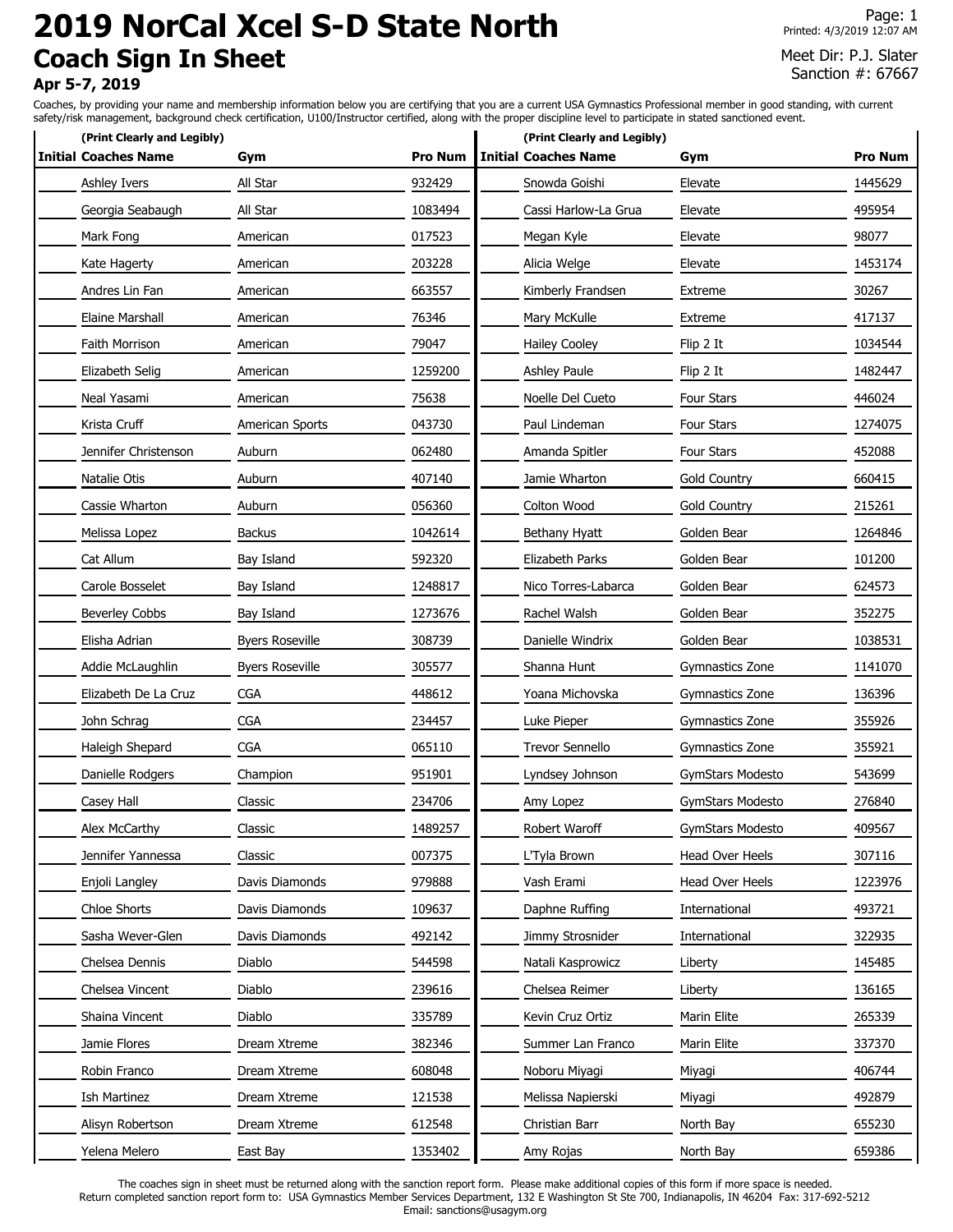# **2019 NorCal Xcel S-D State North Coach Sign In Sheet**

Page: 2 Printed: 4/3/2019 12:07 AM

### Meet Dir: P.J. Slater Sanction #: 67667

## **Apr 5-7, 2019**

Coaches, by providing your name and membership information below you are certifying that you are a current USA Gymnastics Professional member in good standing, with current safety/risk management, background check certification, U100/Instructor certified, along with the proper discipline level to participate in stated sanctioned event.

| (Print Clearly and Legibly) |                |                | (Print Clearly and Legibly) |     |                |
|-----------------------------|----------------|----------------|-----------------------------|-----|----------------|
| <b>Initial Coaches Name</b> | Gym            | <b>Pro Num</b> | <b>Initial Coaches Name</b> | Gym | <b>Pro Num</b> |
| Kari Yamada                 | North Bay      | 449268         |                             |     |                |
| Kayleigh Celentano          | Oroville       | 660397         |                             |     |                |
| <b>Bria Avery</b>           | Pacific Edge   | 059116         |                             |     |                |
| Pamla Barfield-fox          | Pacific Edge   | 411787         |                             |     |                |
| Samantha Blum               | Pacific Edge   | 73593          |                             |     |                |
| Halle Jones                 | Pacific Edge   | 495529         |                             |     |                |
| Serena Mauser               | Pacific Edge   | 567433         |                             |     |                |
| Sierra Mauser               | Pacific Edge   | 489414         |                             |     |                |
| Alexia Otterstedt           | Pacific Edge   | 274482         |                             |     |                |
| Emily Reclusado             | Pacific Edge   | 162182         |                             |     |                |
| Katelyn Chipman             | Redwood Empire | 208291         |                             |     |                |
| Alexandra Green-Lawrenc     | Redwood Empire | 271650         |                             |     |                |
| Keilani Schaefer            | Rock Solid     | 404913         |                             |     |                |
| Vicki Schaefer              | Rock Solid     | 377234         |                             |     |                |
| Daniela Dejeu               | Rodina         | 593416         |                             |     |                |
| Brianna Camacho             | Rohnert Park   | 159450         |                             |     |                |
| Tanya Hebron                | Rohnert Park   | 523017         |                             |     |                |
| Ember Heuer                 | Rohnert Park   | 415891         |                             |     |                |
| Rachel Nykamp               | Rohnert Park   | 420634         |                             |     |                |
| Alandra Padilla             | Rohnert Park   | 652751         |                             |     |                |
| Cassidy Rasore              | Rohnert Park   | 933793         |                             |     |                |
| Kaylin Dennington           | Royal          | 338305         |                             |     |                |
| Samantha Elopre             | Royal          | 540653         |                             |     |                |
| Andrew Duron                | San Francisco  | 358624         |                             |     |                |
| Avery Gordon                | San Francisco  | 440387         |                             |     |                |
| Ana Martinez                | Santa Rosa     | 372082         |                             |     |                |
| Cathy Pea                   | Santa Rosa     | 316987         |                             |     |                |
| Alexis Shipe                | Santa Rosa     | 033562         |                             |     |                |
| Tiffany Vergara-Welch       | Santa Rosa     | 539129         |                             |     |                |
| Keaton Davis                | Sonoma         | 214503         |                             |     |                |
| Mary Jambon - Corzine       | Sonoma         | 190492         |                             |     |                |
| Christina Giardina          | Truckee        | 330035         |                             |     |                |
| Erin Visciotti              | Truckee        | 453668         |                             |     |                |
| Maria Arzimanoglou          | West Coast     | 535464         |                             |     |                |
| Amanda Furrer               | West Coast     | 476288         |                             |     |                |
| Janna van der Wilk          | West Coast     | 141794         |                             |     |                |
|                             |                |                |                             |     |                |

The coaches sign in sheet must be returned along with the sanction report form. Please make additional copies of this form if more space is needed. Return completed sanction report form to: USA Gymnastics Member Services Department, 132 E Washington St Ste 700, Indianapolis, IN 46204 Fax: 317-692-5212 Email: sanctions@usagym.org